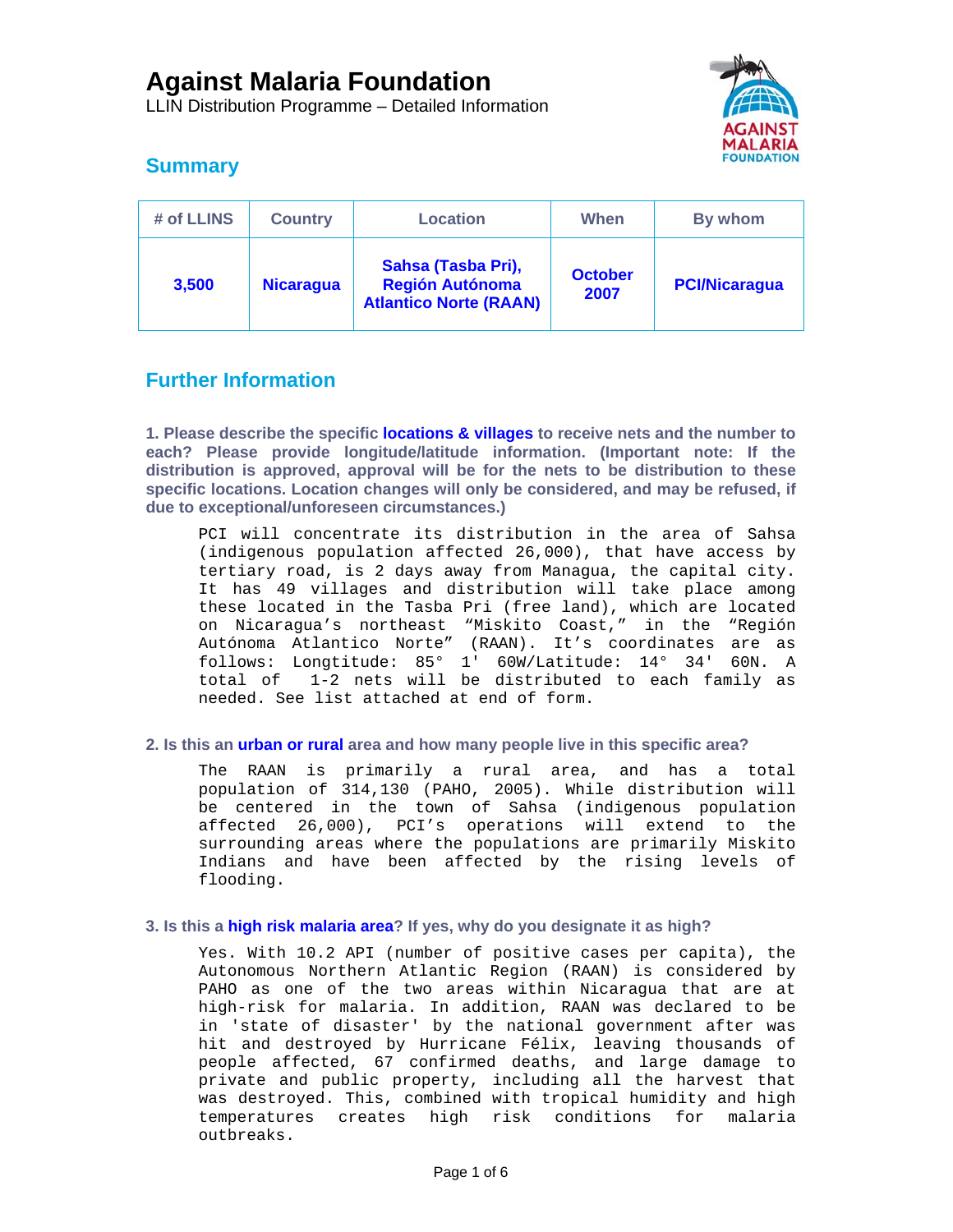**4. How many** *reported* **cases of malaria and malaria deaths were there in this area in 2005? If you do not have statistics please make a qualitative comment.** 

An average of 1,400 cases of Malaria per year has been notified by the Ministry of Health of Nicaragua. This Region is well known because the high prevalence of Malaria caused by Plasmodium Falciparum. As par of the fight against Malaria, treated mosquito net has been successful in reducing the Malaria.

**5. Is this distribution of nets 'blanket coverage' of an area/village or to a select/vulnerable group? If the latter, please describe this group.** 

Select vulnerable group – Indigenous/Sahsa and other hurricane victims. The selection will be done in the field, base on current situation of Malaria and conditions where typically has occurred more cases, because now the conditions are more likely to increase the incidence of the disease due to the current flooding area.

#### **6. What is the existing level of ITN use in this area? Are there existing bednet distribution programmes in this area?**

With the aid of the Global Fund the Ministry of Health together with NGO was implementing in certain communities the ITN. The last report we had demonstrated a huge impact in reduction of the high incidence of malaria.

**7. Why was the area/villages chosen for bednet distribution and who made this decision? Please provide the name, position and organisation of the person/s making the decision.** 

All the area in the Caribbean was affected by Hurricane Félix, we selected Sahsa because it is one of the most remote communities and is not easily accessible, also because of the high incidence of Malaria previous to the natural disaster and because we have local partners working in this area that will help us to select the right beneficiaries and the follow up. Dr. Leonel Arguello, PCI Country Director in Nicaragua, Former chief of Epidemiology in the Country.

**8. Have you consulted with the National Malaria Programme in your country about this distribution and what was their response? Please provide the name, position and contact details of the person/s with whom you have liaised.** 

Dr. Francisco Acevedo, head of Malaria Program in the Ministry of Health. He supports the distribution of ITN. Phone +505-2894700.

**9. Please describe any pre-distribution activity, in particular how the size of the target group and number of nets required will be ascertained?** 

Before we received the ITN, we will review the epidemiological data of the villages available at the regional or national level, we will select the most affected and review the current situation of the population affected. The distribution per house or per family (because the majority of them lost their houses and live in temporal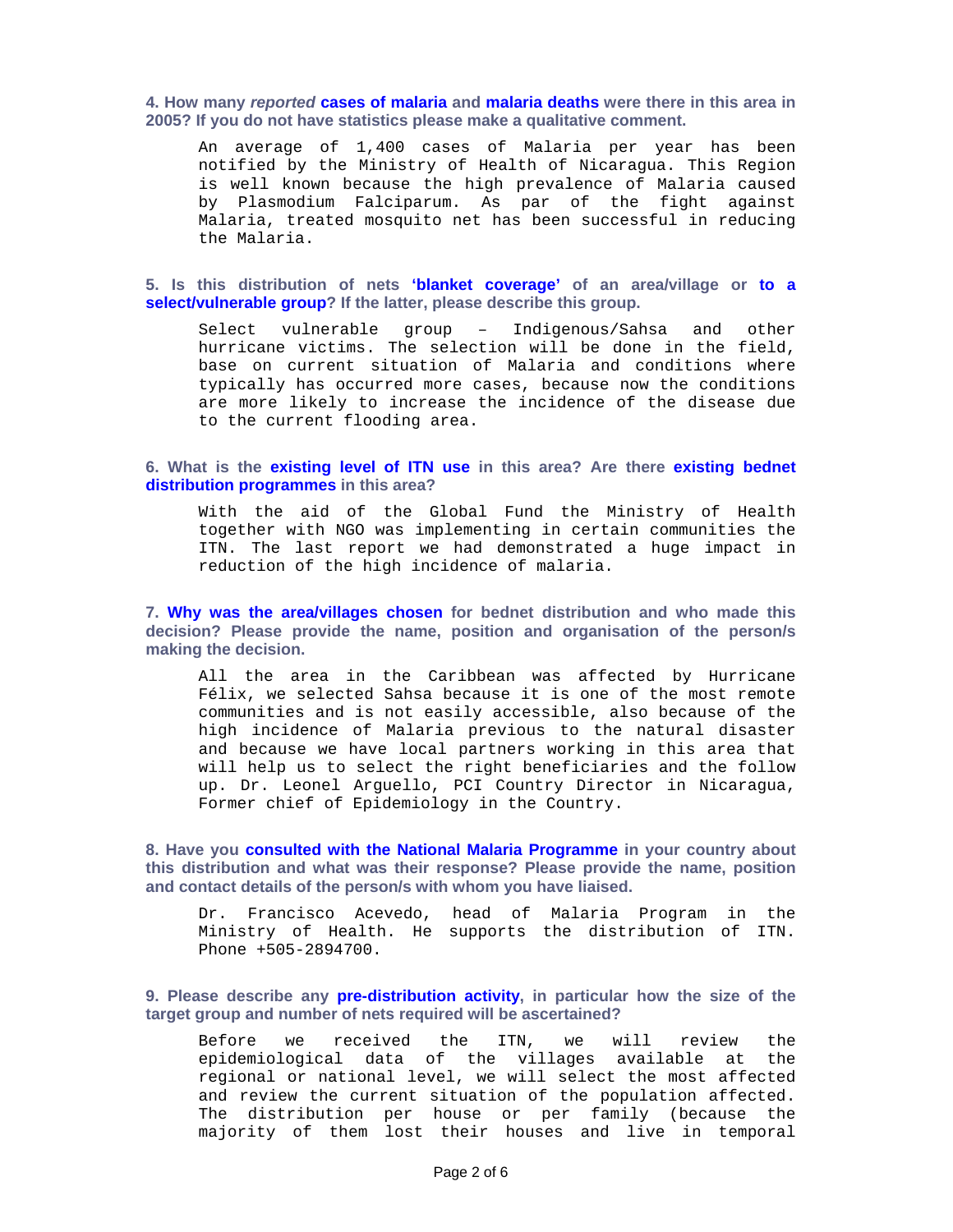settlement) will be done, taking into account the number of family members and mostly the number of beds or similar that they are using to sleep.

**10. Please describe how the bednets will be distributed, by whom, whether distribution will be a focussed effort or part of a combined programme and if there will be an information/education component to the distribution? Please indicate over what time period (typically, the number of days or weeks) the distribution will occur.** 

After 10 days of the disaster the mosquito population will grow and then the number of malaria cases will increase. PCI Nicaragua together with AMC (local NGO working in those communities for at least 10 years) will be distributed. This will be part of a hygiene educational program that PCI will implement in this area. A basic training for ITN use, maintenance and the importance of using them will be develop with local indigenous group and with the aid of natural leaders and key persons in the community. The cultural aspect will be respected and local health volunteers (already trained in health) will be key for the implementation phase.

**11. What post-distribution follow-up is planned to assess the level of usage (hang-up percentage) of the nets? How long after the distribution will this assessment take place? Will you provide us with the findings? What will you be able to do subsequently to increase net hang-up if relevant?** 

Due that PCI Nicaragua will focus efforts in this community (Sahsa) during the next 9 months, the local health volunteers (already trained in health) will be key for the monitoring of level of usage and impact. PCI together with a Private enterprise will obtain around 1,500 ITN that will complement the donation. The distribution will be done in a period of 15 days, previous that we will train the community. We expect to have information regarding the acceptance, % of family that use the ITN. The monitor will be done every 3 months up to 3 times.

**12. Please give the name and contact information for the (government) head of the district health management team for the/each area. Please ensure you include contact information.** 

Dr. Juan José Amador, Ministry of Health of Nicaragua. Due to current disaster he is coordinating the communicable disease program. The health center at local level was destroyed. Medical brigades are coming into the communities. Phone; 505-8864809. Address: Ministerio de Salud de Nicaragua, Conchita Palacios. Managua, Nicaragua.

**13. Please confirm the nets will be distributed free-to-recipients, a requirement for us to fund nets.** 

The nets will be distributed at no-cost to recipients.

**14. Please confirm you will send us, post-distribution, at least 40 digital photos per sub-location, taken at the distribution/s, to be added to our website as we report on the distribution to donors.\*** 

We confirm that at least 40 digital photos per sub-location will be taken and sent to you.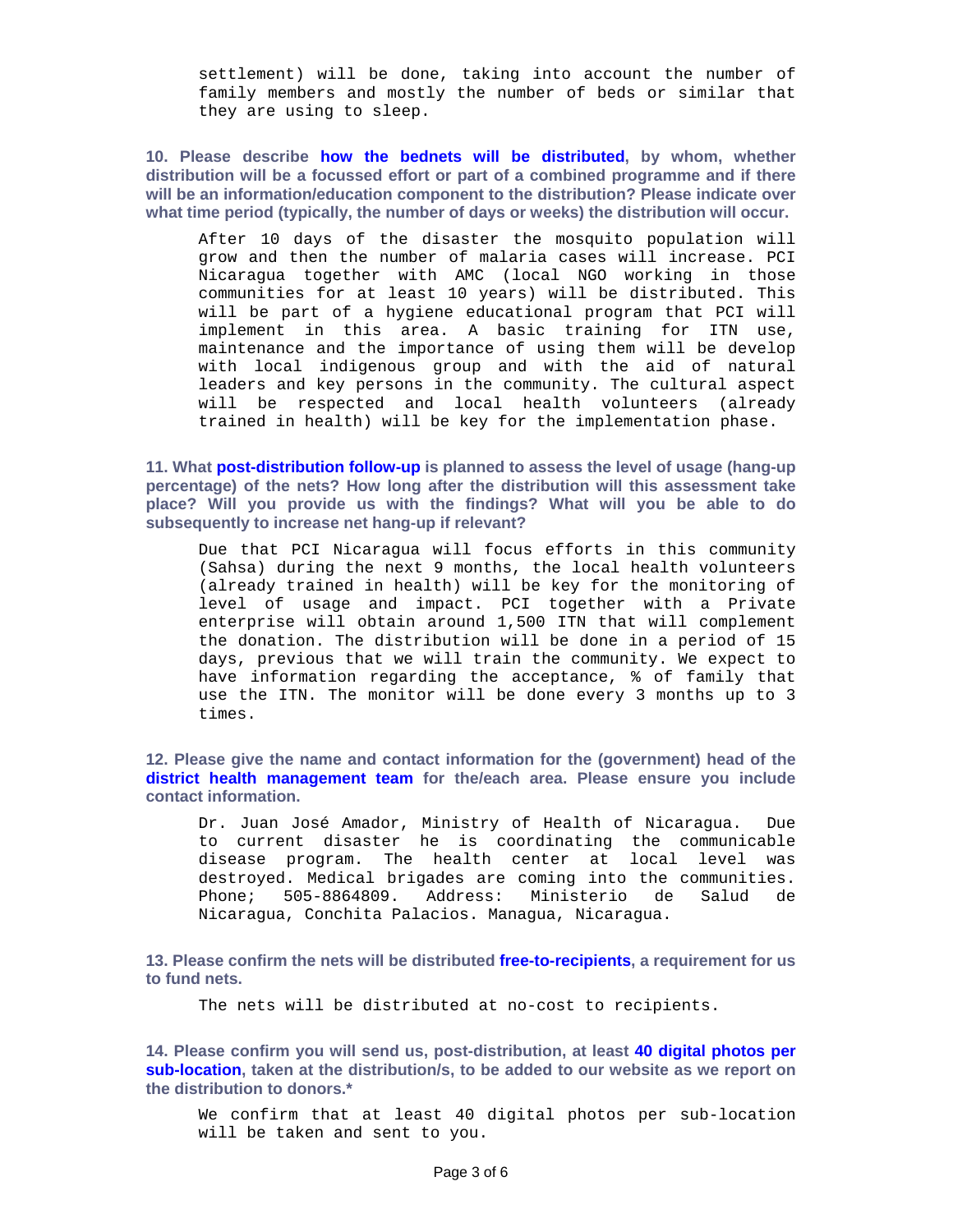**15. Please indicate if you will be able to provide video footage from each sublocation. This is not mandatory but is preferred and aids reporting to donors and encourages further donor giving.\*** 

Every attempt will be made however in this emergency instance it is unlikely.

**16. Please confirm you will send a Post-Distribution Summary when the distribution is complete.\*** 

Confirmed.

#### **17. Please provide your name, role and organisation and full contact information.**

Leonel Arguello, PCI Nicaragua Country Director. Phone: 505- 2663740, 505-2663748, 505-8834400, leonel AT ibw.com.ni P.O. Box 3523, Managua, Nicaragua. Physical address: Del Canal 4 de TV 75 varas al Sur. Edificio El Carmen. Bo. Bolonia, Managua, Nicaragua.

\*Information on providing photos, video and a Post-distribution Summary is included in the attached document.

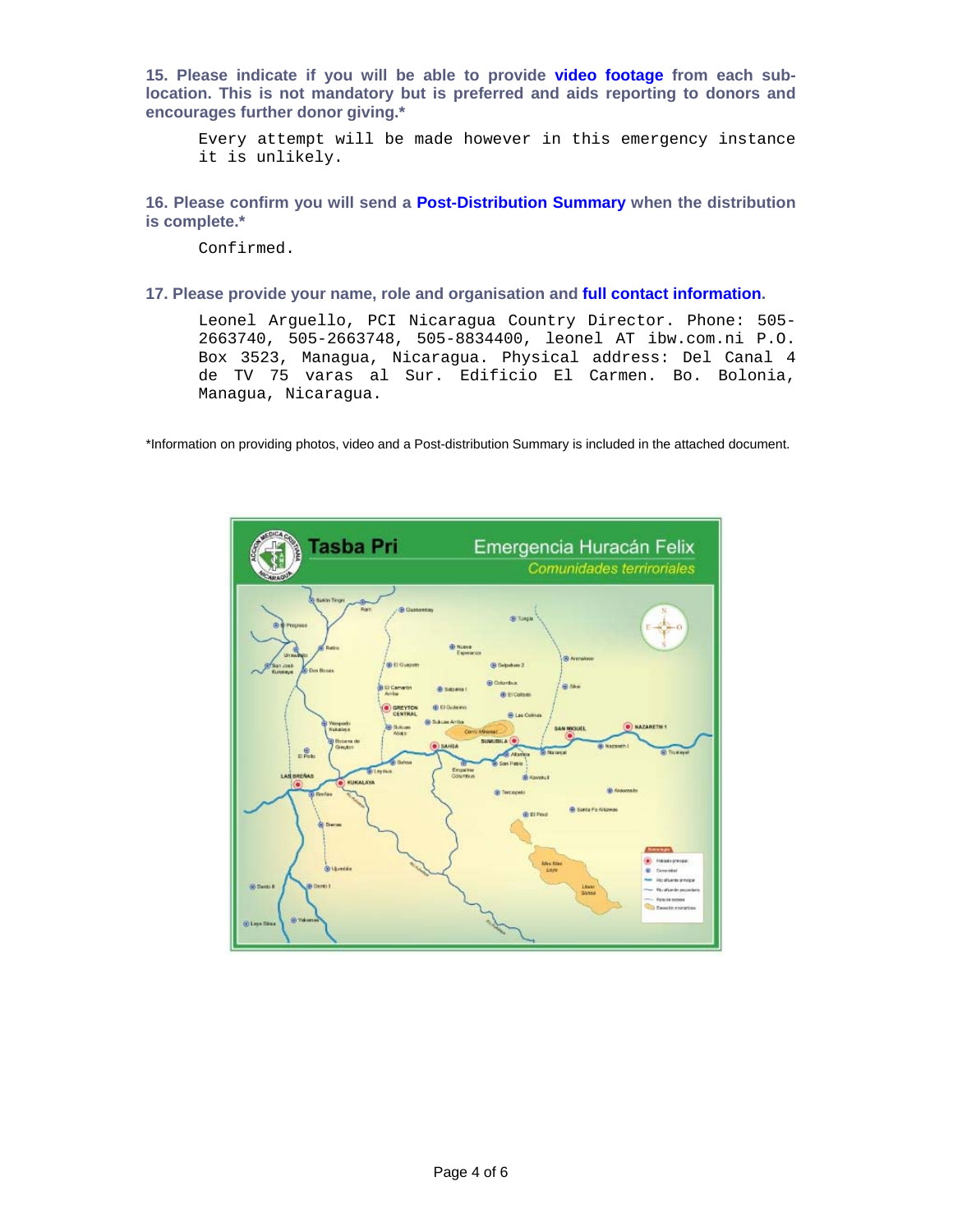# **COMITÉ TERRITORIAL DE EMERGENCIA/***TERRITORIAL EMERGENCY COMMITTEE*

| No.            | Nombre de la<br><b>Comunidad/Community</b>   | Poblacion<br><b>Total/Total</b><br><b>Population</b> | <b>Estimado</b><br><b>Promedio/</b><br><b>Estimated</b> | <b>Prioritized Areas</b><br>for Nets to be<br><b>Distributed</b> |
|----------------|----------------------------------------------|------------------------------------------------------|---------------------------------------------------------|------------------------------------------------------------------|
|                | <b>Name</b>                                  |                                                      | familia/Families                                        | (1-2 per family)                                                 |
|                | Puesto de Distribución en<br><b>Sumubila</b> |                                                      |                                                         |                                                                  |
| $\mathbf{1}$   | <b>SUMUBILA</b>                              | 878                                                  | 146                                                     | 146                                                              |
| $\overline{2}$ | <b>ALTAMIRA</b>                              | 66                                                   | 11                                                      | 22                                                               |
| 3              | KUAKUIL                                      | 115                                                  | 19                                                      | 38                                                               |
| $\overline{4}$ | EL NARANJAL                                  | 731                                                  | 122                                                     | 244                                                              |
| 5              | ARENAL                                       | 608                                                  | 101                                                     | 102                                                              |
| 6              | AKAWAS Sta. FE                               | 250                                                  | 42                                                      | 84                                                               |
|                | Sub total                                    | 2,648                                                | 441                                                     | 636                                                              |
|                |                                              |                                                      |                                                         |                                                                  |
|                | <b>Greyton Central</b>                       |                                                      |                                                         |                                                                  |
| $\mathbf{1}$   | <b>GREYTON</b>                               | 1,094                                                | 182                                                     | 182                                                              |
| $\overline{2}$ | <b>EL CAMARON</b>                            | 672                                                  | 112                                                     | 224                                                              |
| 3              | <b>LOS MILAGROS</b>                          | 498                                                  | 83                                                      | 166                                                              |
| 4              | SUKUAS ABAJO                                 | 328                                                  | 55                                                      | 110                                                              |
| 5              | LA GLORIA                                    | 333                                                  | 56                                                      | 112                                                              |
| 6              | <b>WACAMBAI</b>                              | 400                                                  | 67                                                      | 134                                                              |
| $\overline{7}$ | Nva. ESPERANZA                               | 280                                                  | 47                                                      | 94                                                               |
|                | Sub total                                    | 3,325                                                | 554                                                     | 928                                                              |
|                |                                              |                                                      |                                                         |                                                                  |
|                | <b>Breña</b>                                 |                                                      |                                                         |                                                                  |
| $\mathbf{1}$   | Las Breñas                                   | 1,803                                                | 301                                                     | 301                                                              |
| $\overline{c}$ | Danto I                                      | 170                                                  | 28                                                      | 56                                                               |
| 3              | Danto II                                     | 635                                                  | 106                                                     | 112                                                              |
| 4              | Waspado Breñas                               | 234                                                  | 39                                                      | 78                                                               |
| 5              | El Pollo                                     | 274                                                  | 46                                                      | 92                                                               |
| 6              | Yakalwas                                     | 420                                                  | 70                                                      | 140                                                              |
| $\overline{7}$ | La Yasiksa II                                | 402                                                  | 67                                                      | 134                                                              |
|                | Sub total                                    | 3,938                                                | 656                                                     | 913                                                              |
|                |                                              |                                                      |                                                         |                                                                  |
|                | Puesto de Distribución<br><b>Nazareth</b>    |                                                      |                                                         |                                                                  |
| $\mathbf{1}$   | NAZARETH I Y TAMARINDO                       | 952                                                  | 159                                                     | 320                                                              |
| $\overline{2}$ | NAZARETH II                                  | 419                                                  | 70                                                      | 140                                                              |
| 3              | <b>SAN MIGUEL</b>                            | 470                                                  | 78                                                      | 156                                                              |
| 4              | EL PROGRESO INGENIERO                        | 167                                                  | 28                                                      | 56                                                               |
| 5              | EL PORVENIR Y TRUSLAYA                       | 695                                                  | 116                                                     | 232                                                              |
| 6              | KM 51                                        | 600                                                  | 100                                                     | 100                                                              |
| $\overline{7}$ | AKAWASITO                                    | 345                                                  | 58                                                      | 58                                                               |
|                | Sub total                                    | 3,648                                                | 608                                                     | 1,062                                                            |
|                |                                              |                                                      |                                                         |                                                                  |
|                | <b>TOTAL</b>                                 | 13,559                                               | 2,259                                                   | 3,539                                                            |